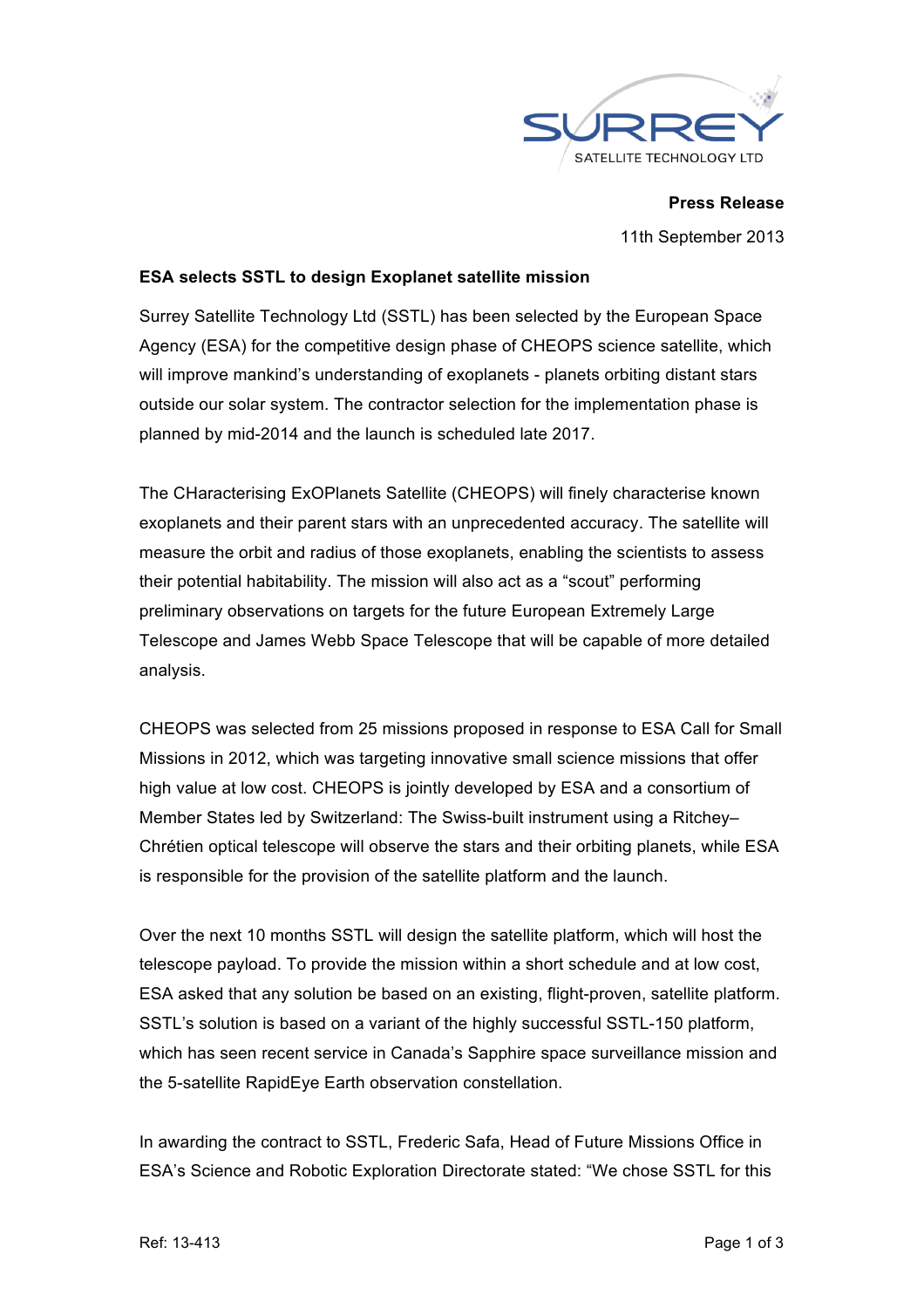

study for a combination of reasons such as their proven ability to build reliable lowcost missions and their past experience with satellites carrying high-performance optical telescopes."

SSTL's Head of Science, Doug Liddle, commented: "We are delighted that ESA selected SSTL to design the CHEOPS mission. We will draw on our experience to design a low cost, but high value solution that will demonstrate that ambitious science missions can be launched both quickly and economically."

CHEOPS is envisaged as the first in a series of missions in the ESA Science Programme that will utilise small satellites for low cost and rapid development, in order to offer greater flexibility in response to new ideas from the scientific community and complement to the larger missions of ESA's Science Programme.

# **About SSTL**

Surrey Satellite Technology Limited (SSTL) is the world's leading small satellite company, delivering operational space missions for a range of applications including Earth observation, science and communications. The Company designs, manufactures and operates high performance satellites and ground systems for a fraction of the price normally associated with space missions, with 580 staff working on turnkey satellite platforms, space-proven satellite subsystems and optical instruments.

Since 1981 SSTL has built and launched 41 satellites – as well as providing training and development programmes, consultancy services, and mission studies for ESA, NASA, international governments and commercial customers, with its innovative approach that is changing the economics of space.

In 2008 the Company set up a US subsidiary, Surrey Satellite Technology US LLC (SST-US) with facilities in Denver, Colorado to address the United States market and its customers for the provision of small satellite solutions, applications and services. www.sst-us.com

Headquartered in Guildford, UK, SSTL is owned by Astrium BV.